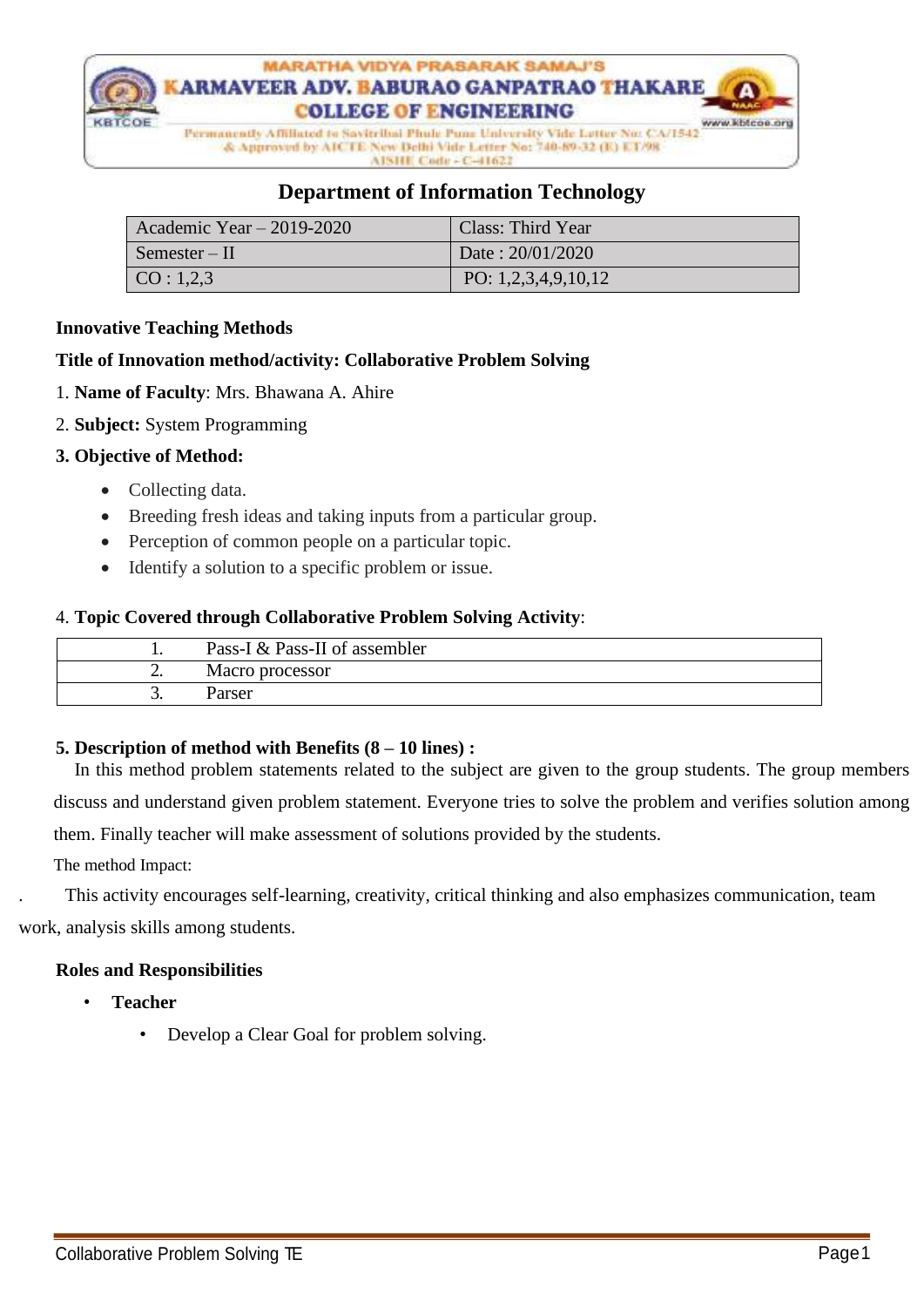- Allot a problem statement to every group
- Choose a Method to Assign Students to Groups
- Prepare assessment methodology.
- **Student**
	- Go through the provided problem statement.
	- Understand and analyze problem statement through collaboration.
	- Actively participate in group and contribute in order to provide solution.
	- Share the expertise at a time of problem solving.
- **Group**
	- Develop the guidelines to establish group.(i.e. Decide the roll of all participants)
	- Every group should gain the expertise on particular problem statement.
	- Develop the guidelines with which every group member can share the topic they learn.

# **6. Assessment Tools & Rubrics:**

- **Level of Engagement**
	- Individual performance would be checked through the Group Discussion
- **Preparedness**
	- Good knowledge, Good presence of mind should be checked.
- **Attitude**
	- Positive Attitude & Patience Listening.

# **Rubrics for Assessment of Group Discussion**

| Sr.<br>N <sub>0</sub> | Name of<br><b>Method</b>                   | <b>Evaluation</b><br>Criteria           | <b>SC</b> | Excellent $(100\%)$                                                     | Satisfactory (60%)                                                                               | Poor $(20\%)$                                                                                                    |
|-----------------------|--------------------------------------------|-----------------------------------------|-----------|-------------------------------------------------------------------------|--------------------------------------------------------------------------------------------------|------------------------------------------------------------------------------------------------------------------|
|                       |                                            | <b>Understandin</b><br>g                |           | Clear problem<br>understandin<br>g                                      | Adequate<br>problem<br>understanding<br>Problem solving<br>ability<br>Correctness of<br>solution | Inadequate<br>$\bullet$<br>understandin<br>g<br><b>Problem</b><br>solving ability<br>Correctness-<br>of solution |
| 01                    | <b>Collabora</b><br>tive<br><b>Problem</b> | Problem<br>solving ability $ 10\rangle$ |           | Complete solution<br>Use of<br>appropriate<br>methodology               | Partial solution<br>$\bullet$<br>Use of partially<br>appropriate<br>methodology<br>٠             | Wrong solution<br>٠<br>Use of wrong<br>$\bullet$<br>methodology                                                  |
|                       | <b>Solving</b>                             | <b>Team work</b>                        | 5         | Team work skill<br>Active<br>Participatio<br>n<br>On time<br>completion | Team work skill<br>Active<br>Participation<br><del>On time</del><br>completion                   | Team work skill<br>$\bullet$<br>Active<br>Participation<br><del>On time</del><br><del>completion</del>           |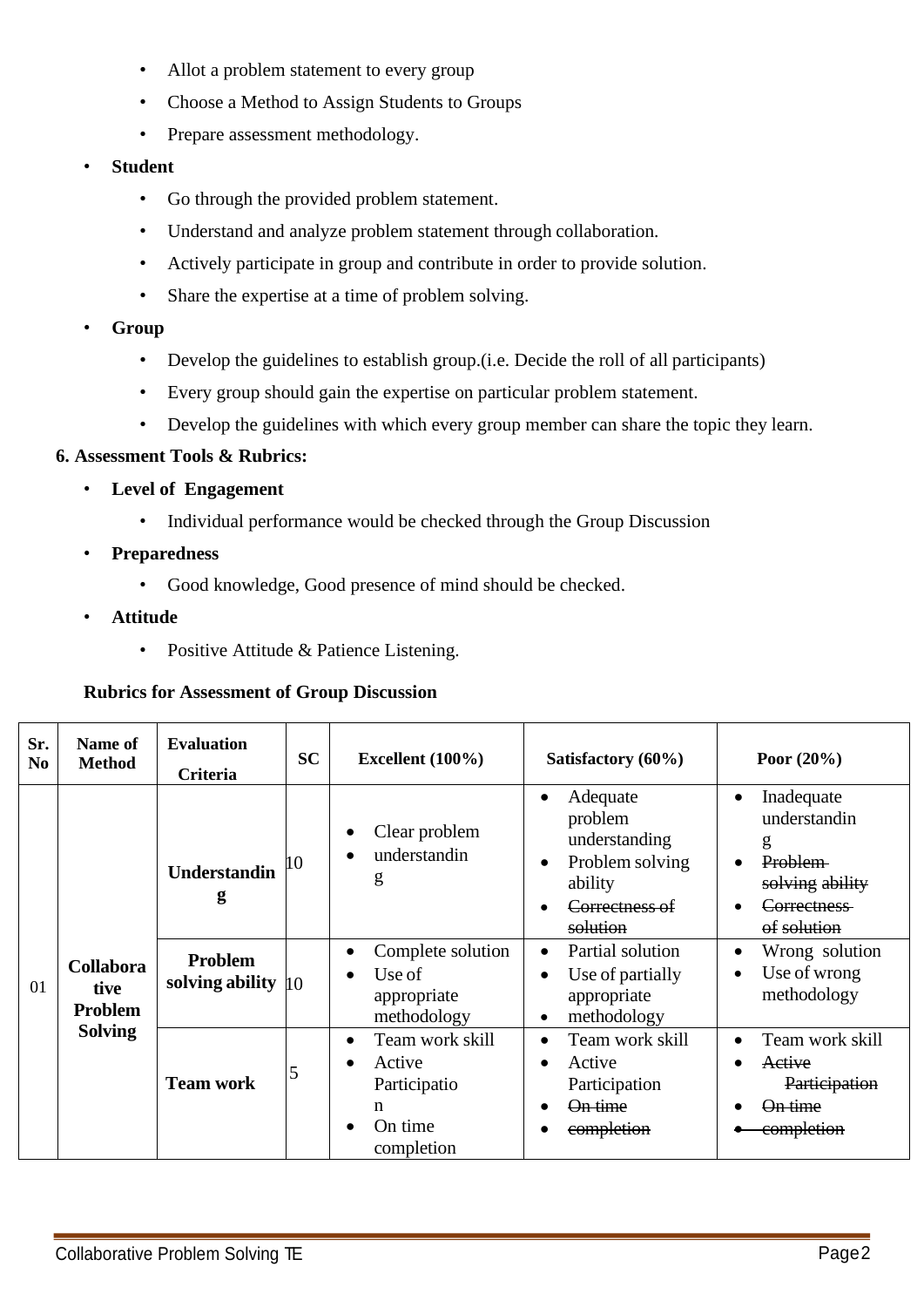7

 $\boldsymbol{8}$ 

9

 $10$ 

 $11$ 

 $12$ 

 $33$ 

 $14$ 

BS.

16

17

18

19

 $20$ 

 $21$ 

 $\overline{22}$ 

 $23$ 

 $24$ 

 $\overline{25}$ 

 $26$ 

 $\overline{27}$ 

 $\overline{7}$ 

 $\overline{\mathbf{8}}$ 

9

 $11$ 

 $12$ 

 $13$ 

 $14$ 

 $\overline{15}$ 

16

 $17$ 

19

20

 $\overline{21}$ 

 $\overline{22}$ 

 $23$ 

24

 $26$ 

 $\overline{27}$ 

28

29

30

**BHAVSAR DISHA MANOJ** 

**DEORE AKASH SANJAY** 

**DHAVALE RUPALI RAJESH** 

DHAWALE BHAKTI RAJENDRA

DHOKANE PALLAVI RAJENDRA

**GAWALE AKANKSHA DNYANESHWAR** 

**DUMBARE SHIVAM KAILAS** 

**GAIK WAD HARSHAL DILIP** 

**GHODKE CHINMAY DEEPAK** 

**GUJARATHI DEVE\$H SANTOSH** 

**JAGTAP ABHINANDAN ASHOK** 

**JHAVAR ANUSHREE SHARAD** 

**KADAM SIDDHANT PRAKASH** 

KAKAD SAURABH CHANGDEO

**KALE APURVA RAJENDRA** 

JADHAV DHANASHRI JAGANNATH

**GHULE PRANJAL PRATAP** 

**GULAVE PRATIK VIJAY** 

**BORSE SHUBHAM PRASHANT** 

DAWALKAR RISHIKESH ARVIND

**BORA MANSI AMIT** 



C

ιc

8

C

q

 $\overline{a}$ 

q

8

q

q

೪

 $\overline{g}$ 

 $\circ$ 

O

 $\mathcal{R}$ 

d

 $^{\circ}$ 

a

 $\bar{8}$ 

C

 $\circ$ 

 $AB$ 

Q

 $AG$ 

C

**AB** 

AR

8

Q

C

A R

C

4

⊲

5

 $\overline{a}$ 

△

⋖

3

4

Q

З

ے

 $\mathcal{L}$ 

S

⊲

2

2

24

 $22$ 

22

 $\overline{2}$ 

 $\overline{2}$ 

C

D

a

ö

0

a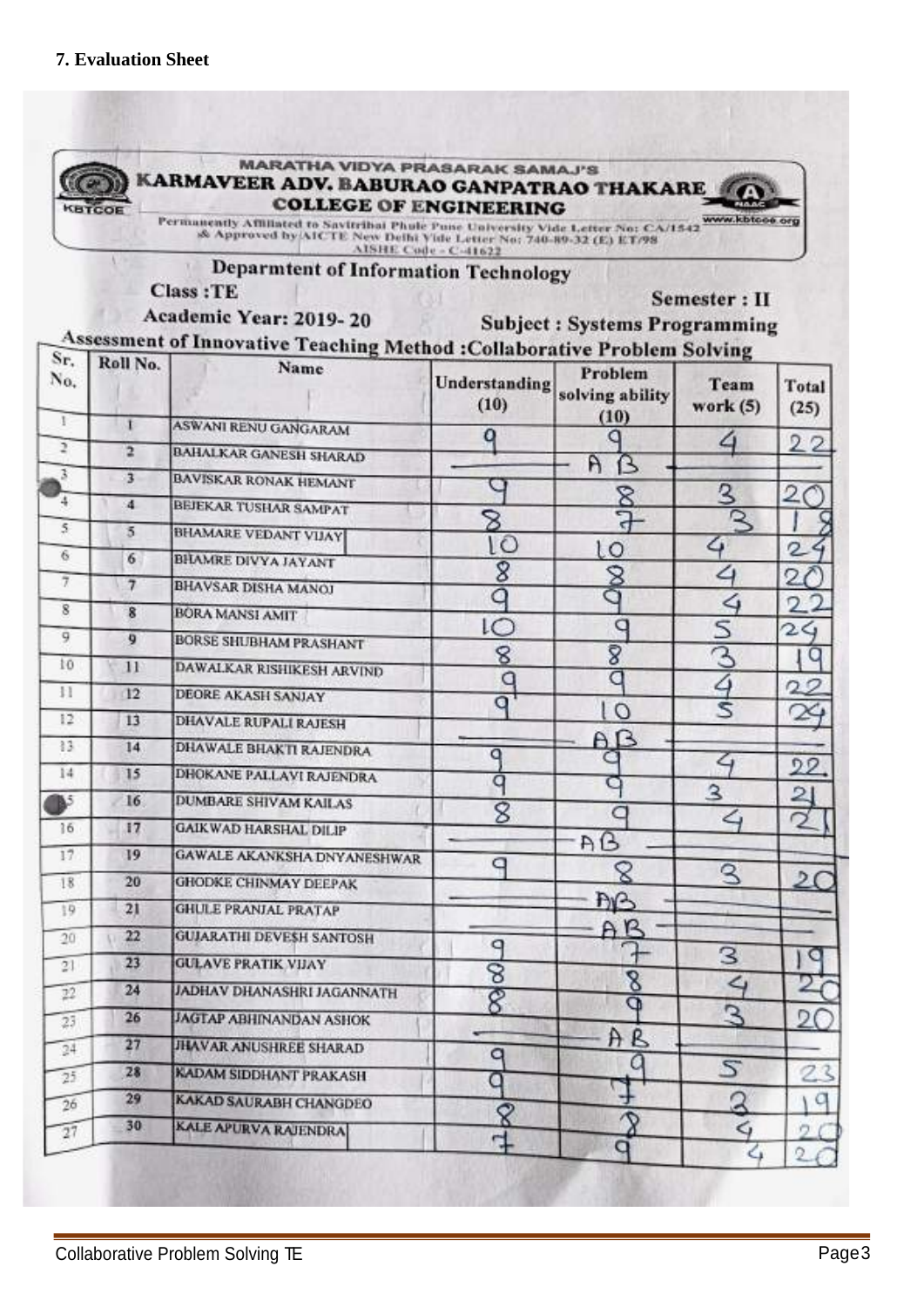| 28 | 31 | KANGANE SHUBHAM MACCHINDRA             | ₫              | 8                       | ے                        |                |
|----|----|----------------------------------------|----------------|-------------------------|--------------------------|----------------|
| 29 | 32 | KANKARIYA SANKET SANTOSHKUMAR          |                | AB                      |                          |                |
| 30 | 33 | KARPE ANUJA MUKUND                     | 8              | Ę                       |                          | z              |
| 31 | 35 | KHAIRNAR DHANALI VIJAY                 | a              | Q                       | 4                        |                |
| 32 | 36 | KHAIRNAR ROHIT SHANKAR                 | ١o             | $\circ$                 | ৴                        | 2              |
| 33 | 37 | KINGE SHRUTIKA RAJENDRAKUMAR           | ΙO             | q                       |                          | 2              |
| 34 | 38 | KUWAR TEJAL RAJENDRA                   | 8              | 8                       | ৴                        | $\mathbf{Q}$   |
| 35 | 39 | <b>LANGHE ATHARVA RAJENDRA</b>         | $\bigcap$      | 10                      | $\overline{a}$           | σ              |
| 36 | 40 | MAHAJAN KOMAL RAVINDRA                 | G              | 8                       | 4                        | 8              |
| 37 | 41 | <b>MAKNOR KANCHAN NANDALAL</b>         | d              | q                       | З                        | 2              |
| 38 | 42 | MORANKAR ABHISHEK RAJENDRA             | 8              | a                       | $\blacktriangleleft$     | 2              |
| 39 | 43 | MORE VISHAKHA SANJAY                   |                | ħ<br>B                  |                          |                |
| 40 | 44 | NAHAR RIDDHI SUNIL                     | 10             |                         |                          |                |
| 41 | 46 | PATIL JASWANTSING VIJAYSING            | LO             | a                       | ↖                        | $\overline{2}$ |
| 42 | 47 | PATIL PRAGATI SANJAY                   | 8              | 8                       | 3                        |                |
| 43 | 49 | PATIL SUSHANT PARAG                    | q              | 8                       | $\overline{4}$           | a              |
| 44 | 50 | PEKHALE REVATI PANDIT                  | a              | q                       | З                        | 2              |
| 45 | 51 | PINGLE PRANJAL ANIL                    | $\overline{8}$ | a                       | 4                        | 2              |
| 46 | 52 | PINGLE PRATIBHA BALASAHEB              | q              | S                       | 4                        | $\overline{2}$ |
| 47 | 53 | RAHANE NIKHIL VITTHAL                  | q              | $\circ$                 | วิ                       |                |
| 48 | 54 | <b>SANAP MADHURI SHANKAR</b>           | 8              | $\overline{\mathbb{8}}$ | G                        | $\mathcal{L}$  |
| 49 | 55 | SAPKALE PRANALI VIJAY                  | Q              | S                       | ⇦                        |                |
| 50 | 56 | <b>SARODE SNEHAL RAMRAO</b>            |                | A<br>ß                  |                          |                |
| 51 | 57 | <b>SHAH OWAIS SHARFRAZ</b>             | 8              | ę                       | $\hookrightarrow$        | 2C             |
| 52 | 58 | SHARDUL SHWETA VISHWAKARMA             | 10             | 10                      | S                        |                |
| 53 | 59 | SHINDORE SALIL DARSHAN                 | $\mathbf{d}$   | ្ម                      | $\overline{\mathcal{E}}$ |                |
| 54 | 60 | SHIVADE ANKITA KASHINATH               |                | AR                      |                          |                |
| 55 | 61 | SINGH SACHIN AJAB NARAYAN              |                | $A$ $B$                 |                          |                |
| 56 | 62 | <b>SURYAWANSHI SARANG PRAVIN</b>       | đ              | 6                       | △                        |                |
| 57 | 63 | TARWANI RIDDHI KHEMCHAND               | $\circ$        | q                       |                          | 24             |
| 58 | 64 | <b>THOMBARE DHANASHRI RAMESH</b>       | $\circ$        | $\circ$                 | 4                        |                |
| 59 | 65 | <b>UPASANI SIMRAN MANGESH</b>          | 8              | 7                       |                          |                |
| 60 | 66 | <b>VIDHATE SANKET SOMNATH</b>          | a              | O                       | 3                        |                |
| 61 | 67 | <b>VISHWAKARMA ROHIT TRIVENIPRASAD</b> | F              | 디                       | $\mathsf{Q}$             |                |
|    | 68 | <b>VYAS BHUMIKA RAJNISH</b>            | q              | lo                      |                          | 2.             |
| 62 | 69 | WAGH CHANDAN PREM                      |                | AB                      |                          |                |
| 63 |    | WAGH RENUKA SHIVAJI                    | q              | q                       |                          | 72             |
| 64 | 70 |                                        |                |                         |                          |                |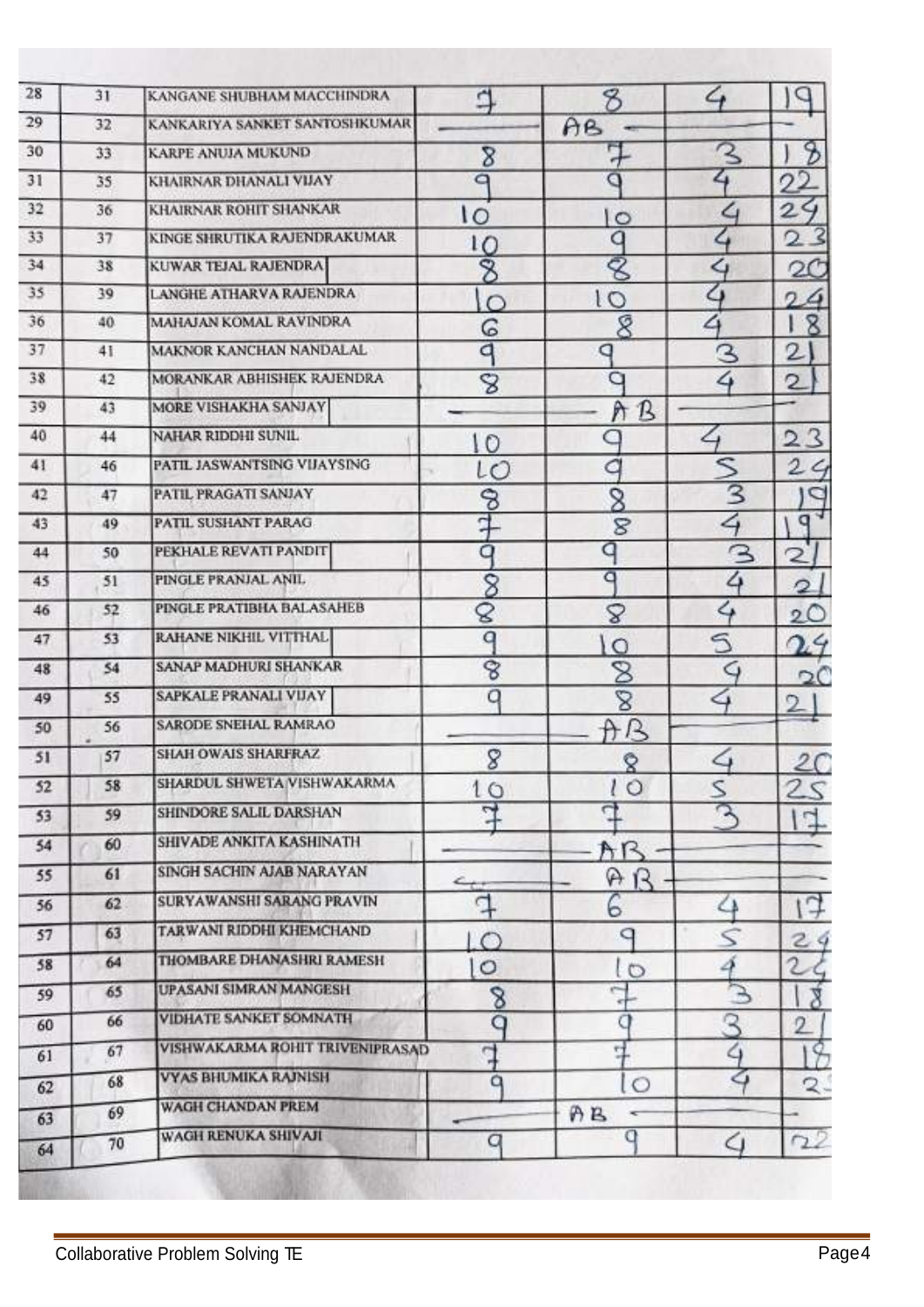| 65 | 71 | WAVDHANE UTKARSHA DNYANESHWAR              | $\circ$                      |    |  |
|----|----|--------------------------------------------|------------------------------|----|--|
| 66 | 72 | ZAMBARE AMAN PRABHAKAR                     |                              |    |  |
| 67 | 75 | <b>ROHINI MORE</b>                         | C                            |    |  |
| 68 | 76 | PRERAMA GANGURDE                           |                              | AP |  |
|    |    | Subject In-charge<br>Mrs. Bhawana A. Ahire | Trauan<br>Dr. V. R. Sonawane |    |  |

#### **8. Activity Picture**

ARATHA VIOYA PRASARAH *KARMAVEER ADV. BABURAO GANPATRAO THAKARE* **COLLEGE OF ENGINEERING** market ... Department of Information Technology Innovative teaching method: Collaborative Problem Solving Date:20/01/2020 Group No. 4 Group Members Name: 1. Bhumika. R. Vyas  $12.4$ 2. Ohanashri adhan  $\frac{\text{Pkelthale}}{\text{(50)}}$ 3. Revati Problem Statement: For the following piece of assembly language code, show the contents of symbol table. [heral] table and pool table. Also generate output of PASS-1 and PASS-11. Assume size of instruction equal to one. equal to one. START  $202$ MOVER  $AREG, -5$ **NIOVEM**  $AREC, -A$ LOOP-MOVER AREO, A MOVER CREG. B  $CRFG, \pm 1$ ADD -NIOVENI CREG, B **BC** ANY NEXT **LIORG** ADD. CREG, B  $13C$ **LE LOOP** NEXT SUB AREG.-'1' BC LT. BACK  $510P$ ORIGIN 219 MULT CREG. B ж DS.  $\mathbb{1}$  $157$ BACK EQU LOOP  $\left( 0 \right)$   $H$ DS: H. 70) ISD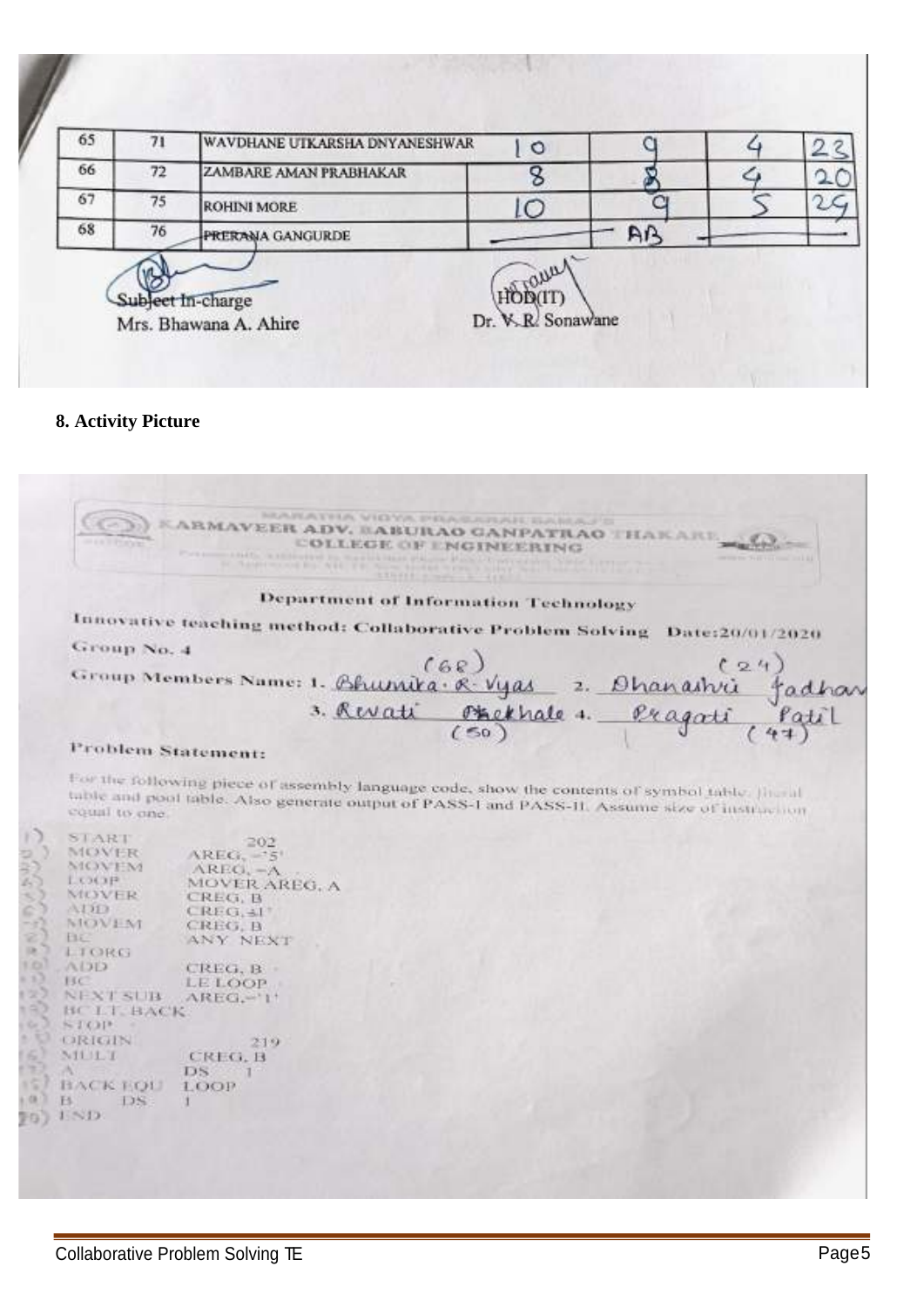| Minemonic<br>code | Class           | Mnemonic<br>Leinig | length |             | Symbol Address Length- |   |
|-------------------|-----------------|--------------------|--------|-------------|------------------------|---|
| MOVER             | IS              | #2                 | ľ      | $\sqrt{ }$  | 21C                    | ۱ |
| MOVEM             | IS              | 十一日                |        | B           | 217                    |   |
| MOVER             | <b>TS</b>       | #4                 |        | AMY         |                        |   |
| MOVER             | TS              | #5                 | Ť      | NEXT        | 221                    |   |
| <b>ADD</b>        |                 |                    |        | BACK        | 225                    | Ì |
| MOVEM             |                 |                    |        |             |                        |   |
| BC                |                 |                    |        |             |                        |   |
| SUB               |                 |                    |        |             |                        |   |
| STOP              |                 |                    |        |             |                        |   |
| MULT              |                 |                    | w      |             |                        |   |
|                   |                 |                    |        |             |                        |   |
|                   | OPTAB           |                    |        |             | SYMTAB                 |   |
|                   |                 |                    |        | POOLTAB.    |                        |   |
| LITTAB            |                 |                    |        |             |                        |   |
|                   | Literal Address |                    |        | L'Heral no. |                        |   |
| $=$ $5'$          | 209             |                    |        | #1          |                        |   |
| $2^{3}1^{1}$      | 210             |                    |        | #3          |                        |   |
| $z^*1$            | 224             |                    |        |             |                        |   |

ı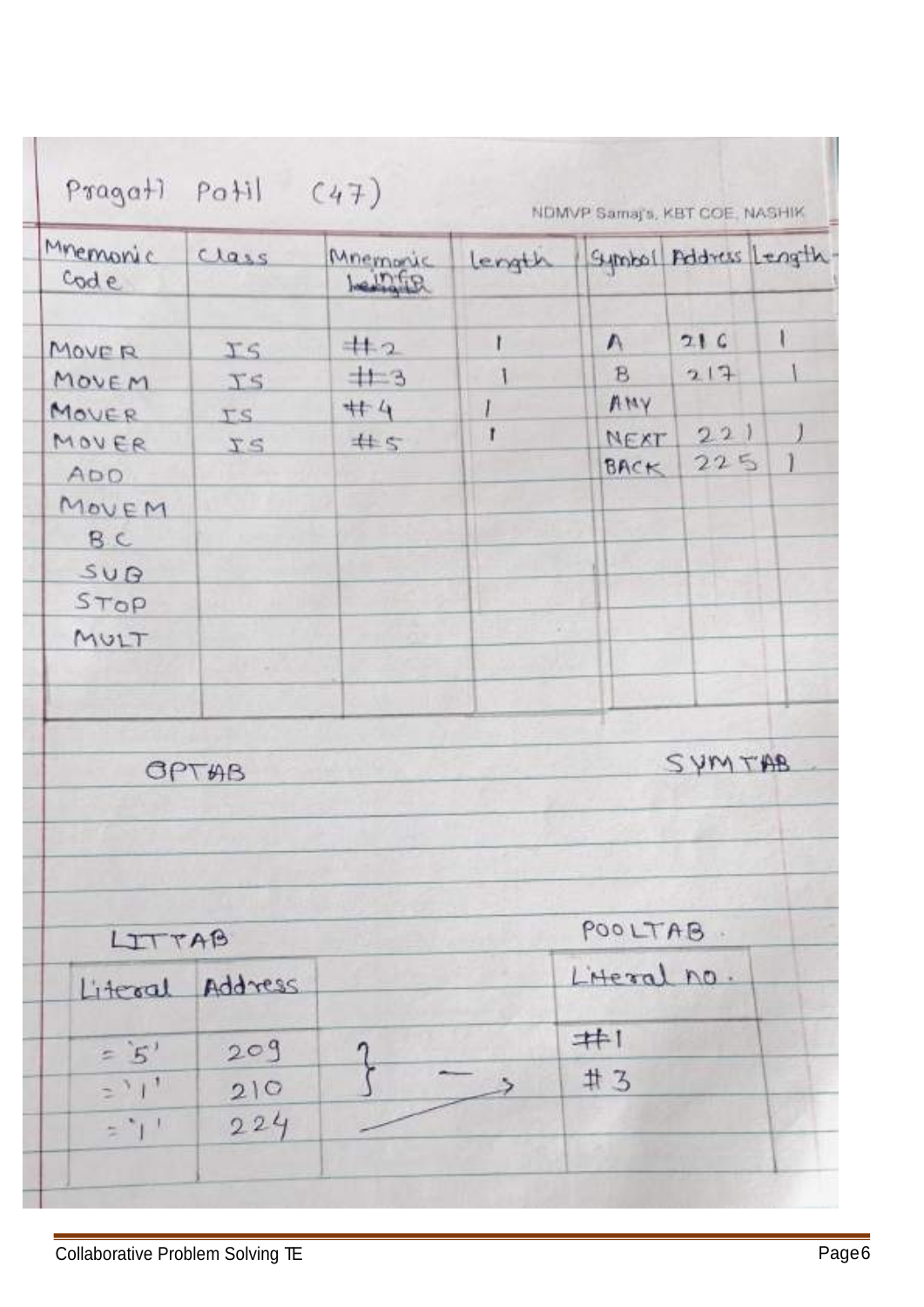| magazoni c    | CIA3S             |                  |         |                  |         |                |
|---------------|-------------------|------------------|---------|------------------|---------|----------------|
|               |                   | mpemonic<br>Info | Length  | Sym              | Addr    | Length         |
| MOVER         | IS                | 中2               | 4       | $\wedge$         | 216     | $\overline{1}$ |
| MOVEM         | 2I                | #3               | $\pm$   | $\triangleright$ | 217     | $\mathbf{1}$   |
| MOVER         | 22                | #4               | $\pm$   | ANY              | $90 -$  |                |
| MOVER         | IS                | #5               | 4       | NEXT             | 221     | N              |
| ADP           | IS                | 98               | ₹       | BACK             | 225     | t              |
| MOVEM         |                   |                  |         |                  |         |                |
| BC            |                   |                  |         |                  |         |                |
| SUB           |                   |                  |         |                  |         |                |
| STOP          |                   |                  |         |                  |         |                |
| MULT          |                   |                  |         | $\mathbb{R}^n$   |         |                |
| $r_{\rm F}$ . |                   |                  |         |                  |         |                |
|               |                   |                  |         |                  |         |                |
|               |                   |                  |         |                  |         |                |
|               |                   |                  |         |                  | SYMTAB  |                |
|               |                   |                  |         |                  |         |                |
|               | OPTAB             |                  |         |                  |         |                |
|               |                   |                  |         |                  |         |                |
|               |                   |                  |         |                  |         |                |
|               |                   |                  |         |                  |         |                |
|               |                   |                  | Address |                  | Literal | $n\nu$         |
|               | Literal           | 209              |         |                  | #1      |                |
|               | $=$ '5'           | 210              |         |                  | #3      |                |
|               | $=$ $\frac{1}{1}$ | 224              |         |                  |         |                |